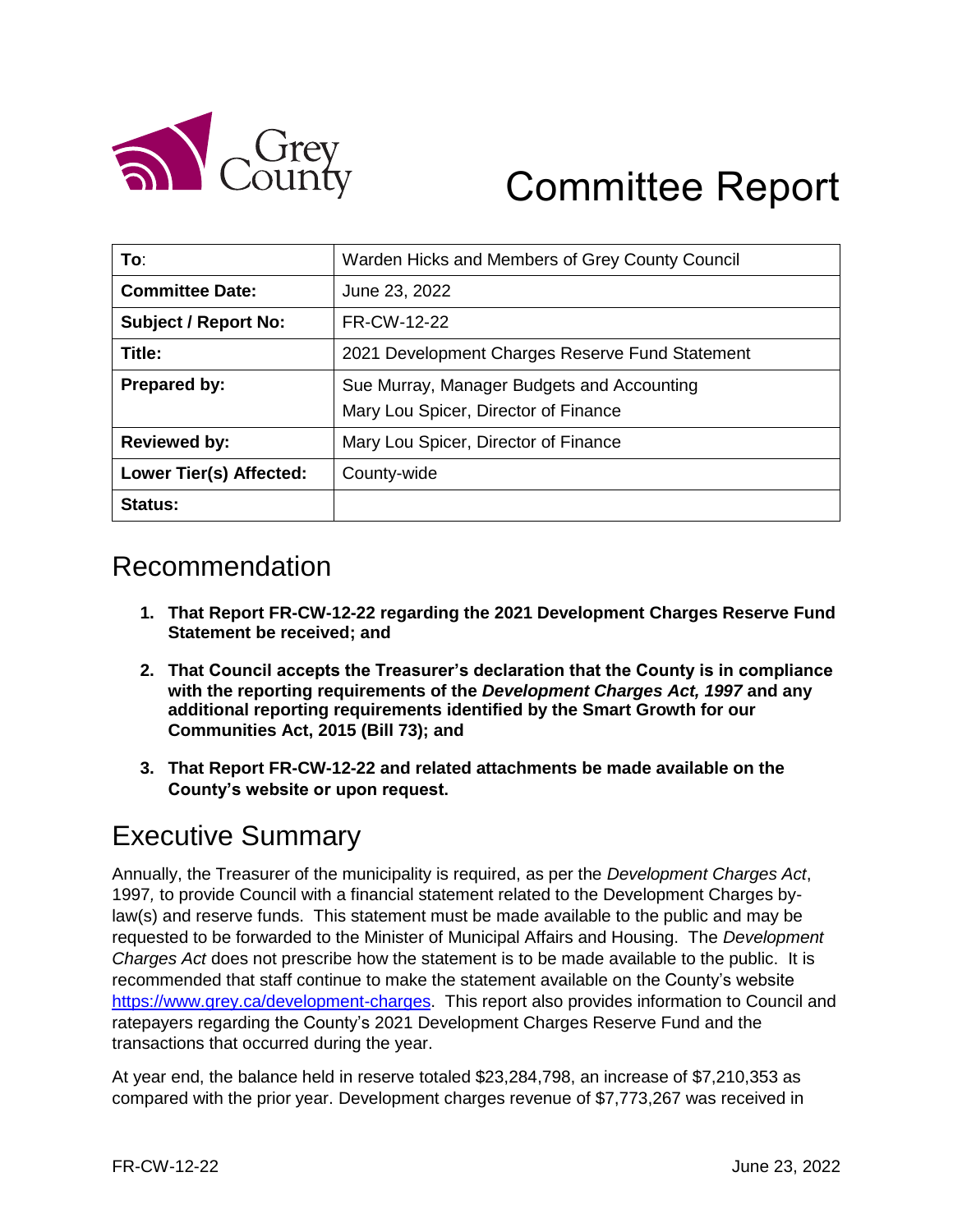2021 as compared to revenue of \$6,160,459 in 2020. The 2022 budget utilizes \$2,380,600 from the reserve to assist with the completion of projects.

## Background and Discussion

The *Development Charges Act*, 1997 requires development charge collections (and associated interest) to be placed in separate reserve funds. Sections 33 through 36 of the Act provide the following regarding reserve fund establishment and use:

- a municipality shall establish a reserve fund for each service to which the Development Charge by-law relates; s.7(1), however, allows services to be grouped into categories or services for reserve fund (and credit) purposes, although only 100% eligible and 90% eligible services may be combined (minimum of two reserve funds);
- the municipality shall pay each development charge it collects into a reserve fund or funds to which the charge relates;
- the money in a reserve fund shall be spent only for the "capital costs" determined through the legislated calculation process (as per s.5(1) 2-8);
- money may be borrowed from the fund but must be paid back with interest (O. Reg. 82/98, s.11(1) defines this as Bank of Canada rate either on the day the by-law comes into force or, if specified in the by-law, the first business day of each quarter);
- development charge reserve funds may not be consolidated with other municipal reserve funds for investment purposes and may only be as an interim financing source for capital undertakings for which development charges may be spent (s.37).

Subsection 43(2) and O. Reg. 82/98 prescribes the information that must be included in the Treasurer's statement, as follows:

- opening balance;
- closing balance;
- description of each service and/or service category for which the reserve fund was established (including a list of services within a service category);
- transactions for the year (e.g. collections, draws) including each asset's capital costs to be funded from the Development Charges reserve fund and the manner for funding the capital costs not funded under the Development Charges by-law (i.e. non-development charge recoverable cost share and post-period development charge recoverable cost share);
- for projects financed by development charges, the amount spent on the project from the Development Charge reserve fund and the amount and source of any other monies spent on the project;
- for credits granted under s.14 of the old *Development Charges Act* (as it read immediately before March 1, 1998), a schedule identifying the value of credits recognized by the municipality, the service to which it applies, and the source of funding used to finance the credit; and
- a statement as to compliance with s.59.1(1) of the *Development Charges Act*, whereby the municipality shall not impose, directly or indirectly, a charge related to a development or a requirement to construct a service related to development, except as permitted by the *Development Charges Act* or another Act.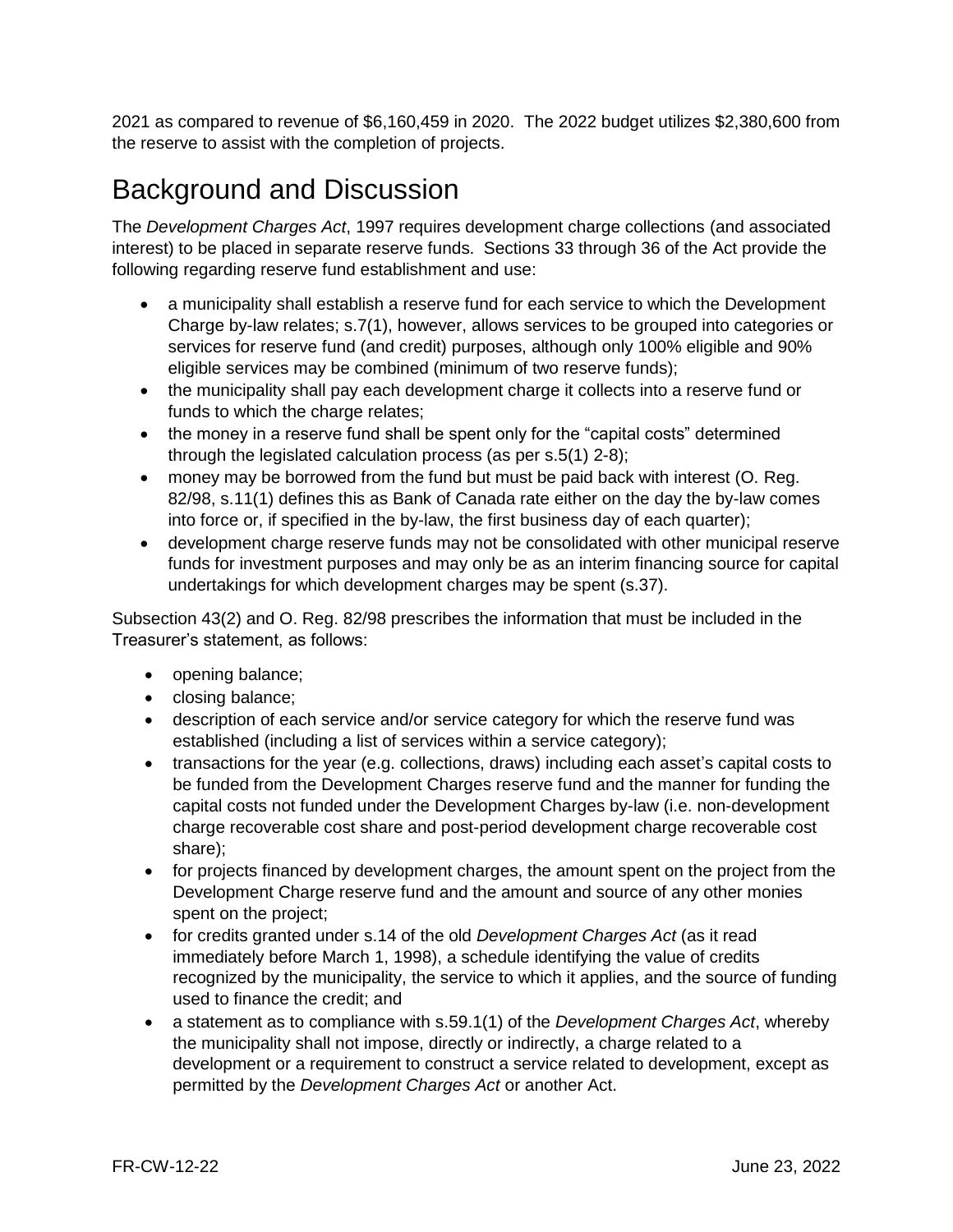#### Development Charges Revenue and Expenditures 2017-2021

Staff has also provided information on development charges revenue and expenditures for the past five years.

The attached worksheet titled Development Charges Revenue and Expenditures 2017-2021, summarizes the development charges revenue (receipts) collected by each of the local municipalities over the previous five years and provides a summary of the development charges funded expenditures, by year, service and project.

# Legal and Legislated Requirements

The *Development Charges Act, 1997* and O. Reg. 89/98 are legislated requirements of the Treasurer to provide Council with an annual report on the status of the County's Development Charges Reserve Fund.

# Financial and Resource Implications

The 2021 Development Charges Reserve Fund Statement presented in this report satisfies the County's reporting requirements under the *Development Charges Act, 1997* and O. Reg. 89/98.

In 2021, development charges were paid by the developer at the time the building permit is issued. Development charges revenue of \$7,773,267 was received in 2021 as compared to revenue of \$6,160,459 received in 2020. Development charges collected on residential units in 2021 was predominately for builds of single and semi units with 876 units. Rows and other multiples equaled 192, and apartment units equaled 9, for a total of 1,077 residential units being collected. As compared to 2020 when there were 662 single and semi units, rows and other multiples of 143, and apartment units of 93, for a total of 898 residential units being collected.

To ensure that the public is aware of the transactions affecting the development charges reserve funds during 2021, this report and the applicable schedules will be posted on the County's website.

The 2021 Development Charges Background Study included a number of road and related infrastructure projects required to service the demand of new development in the County over a 20-year planning horizon, from 2022 to 2041. These road projects were identified and presented to County Council for their review as part of the Development Charges Background Study update.

Under the Development Charges Act, the County's Development Charges by-law(s) is to expire five years after the day it comes into force, unless it expires or is repealed. The County's current Development Charges by-law(s) were passed by Grey County Council on December 9, 2021 and came into force on January 1, 2022, and therefore are to expire on December 31, 2026.

## Relevant Consultation

 $\boxtimes$  Internal – Finance staff

☐ External -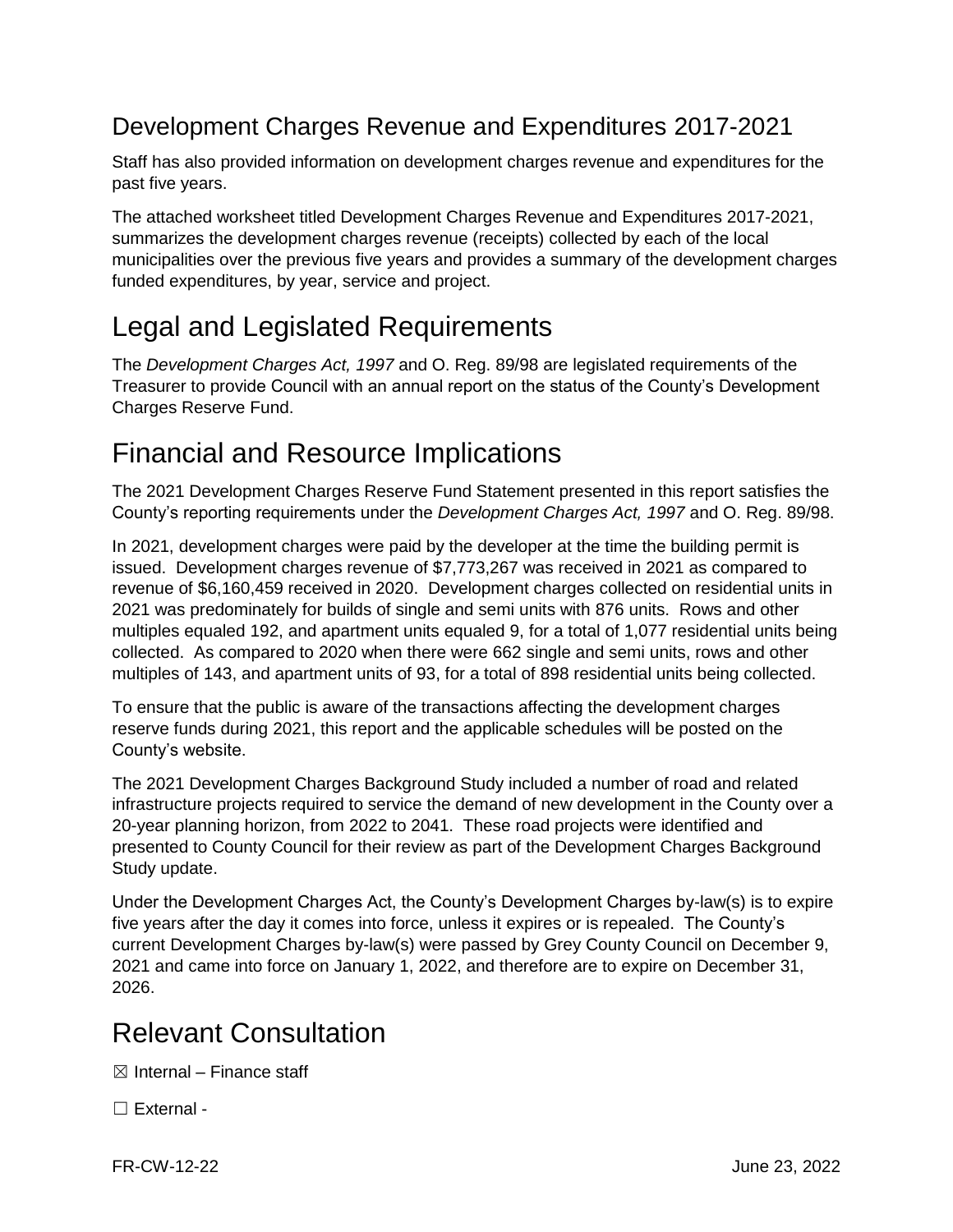### Appendices and Attachments

[Attachment to FR-CW-12-22 Development Charges Reserve Fund Statement](https://docs.grey.ca/share/public?nodeRef=workspace://SpacesStore/1cce77df-33e2-4676-a75c-060292d93035) [Attachment to FR-CW-12-22 Development Charges Reserve Fund -](https://docs.grey.ca/share/public?nodeRef=workspace://SpacesStore/f54aa7fe-8847-415f-a921-b706fca1a74a) Amounts Transferred [Attachment to FR-CW-12-22 Development Charges Revenue and Expenditures 2017-2021](https://docs.grey.ca/share/public?nodeRef=workspace://SpacesStore/258b9b55-d95c-482a-9782-cb9d2d3eb063) Hemson - [Grey County Development Charges Background Study](https://docs.grey.ca/share/public?nodeRef=workspace://SpacesStore/398b5d7b-ffec-4e15-b0b6-f2bc03875112) Consolidation Report October [2021](https://docs.grey.ca/share/public?nodeRef=workspace://SpacesStore/398b5d7b-ffec-4e15-b0b6-f2bc03875112)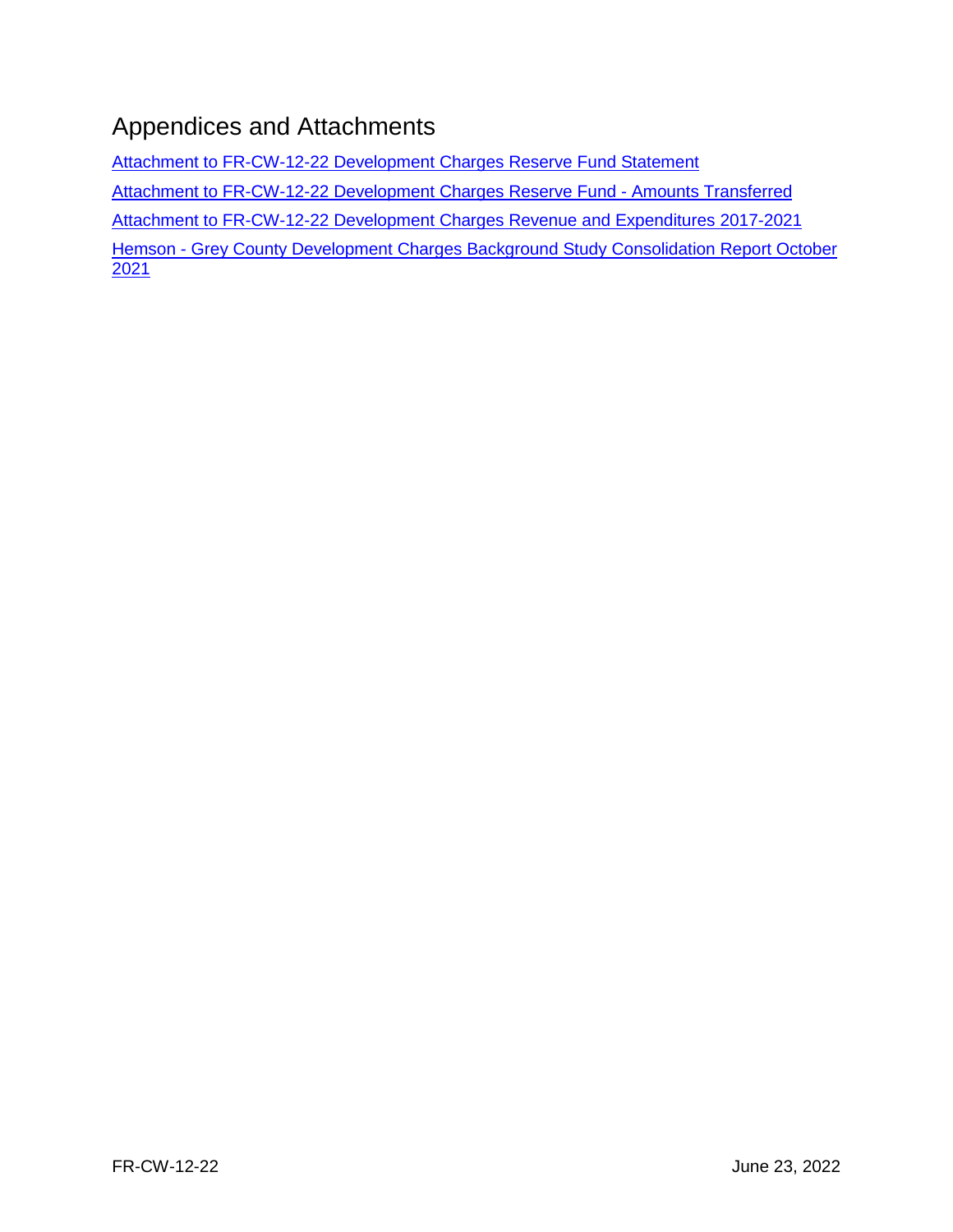#### **County of Grey**

#### **2021 Annual Treasurers Statement of Reserve Funds for By-Law 5127-22 and 5128-22**

|                                                                 | Services to which the Development Charge Relates |                        |                            |                        |                                      |                        |                         |                        |                    |                      |                            |
|-----------------------------------------------------------------|--------------------------------------------------|------------------------|----------------------------|------------------------|--------------------------------------|------------------------|-------------------------|------------------------|--------------------|----------------------|----------------------------|
|                                                                 | Non-Discounted<br>Services                       |                        | <b>Discounted Services</b> |                        |                                      |                        |                         |                        |                    |                      |                            |
| Description                                                     | Roads and Related<br>Works                       | Land<br>Ambulance      | Social<br>Housing          | Children's<br>Services | Public Works<br>Buildings &<br>Fleet | Provincial<br>Offences | Employment<br>Resources | General<br>Government  | Trails             | <b>Health Unit</b>   | <b>Reserve Total</b>       |
| Opening Balance, January 1, 2021                                | 14,981,618.99                                    | 117,113.42             | 13,643.56                  | 11,218.01              | 457,678.86                           | (37, 812.35)           | 92,642.90               | 436,075.45             | 13,302.65          | (11,036.42)          | 16,074,445.07              |
| Plus:<br>Development Charges Collections<br>Accrued Interest    | 7,059,286.84<br>160,472.32                       | 164,257.89<br>1,204.35 | 87.60                      | 72.04                  | 2,939.01                             | 22,813.61<br>(179.98)  | 594.91                  | 187,831.94<br>3,186.80 | 9,125.44<br>110.54 | 161,216.08<br>247.72 | 7,604,531.80<br>168,735.31 |
| Sub-Total                                                       | 7,219,759.16                                     | 165,462.24             | 87.60                      | 72.04                  | 2,939.01                             | 22,633.63              | 594.91                  | 191,018.74             | 9,235.98           | 161,463.80           | 7,773,267.11               |
| Less:<br>Amount Transferred to Capital or<br><b>Other Funds</b> | (463, 357.49)                                    |                        |                            |                        |                                      |                        |                         | (55,360.48)            |                    | (44, 196.00)         | (562, 913.97)              |
| Sub-Total                                                       | (463, 357.49)                                    | 0.00                   | 0.00                       | 0.00                   | 0.00                                 | 0.00                   | 0.00                    | (55,360.48)            | 0.00               | (44, 196.00)         | (562, 913.97)              |
|                                                                 |                                                  |                        |                            |                        |                                      |                        |                         |                        |                    |                      |                            |
| Closing Balance, December 31,<br>2021                           | 21,738,020.66                                    | 282,575.66             | 13,731.16                  | 11,290.05              | 460,617.87                           | (15, 178.72)           | 93,237.81               | 571,733.71             | 22,538.63          | 106,231.38           | 23,284,798.21              |

Note: Development Charges are imposed on development to account for the capital costs associated with growth.

As per the Development Charges Act, the development-related net capital cost must be reduced by 10 per cent for all services except the County's Roads and Related Works.

The costs for the County's general services are reduced by the legislated 10 per cent. The 10 per cent mandatory reduction must be funded from non-development charge sources.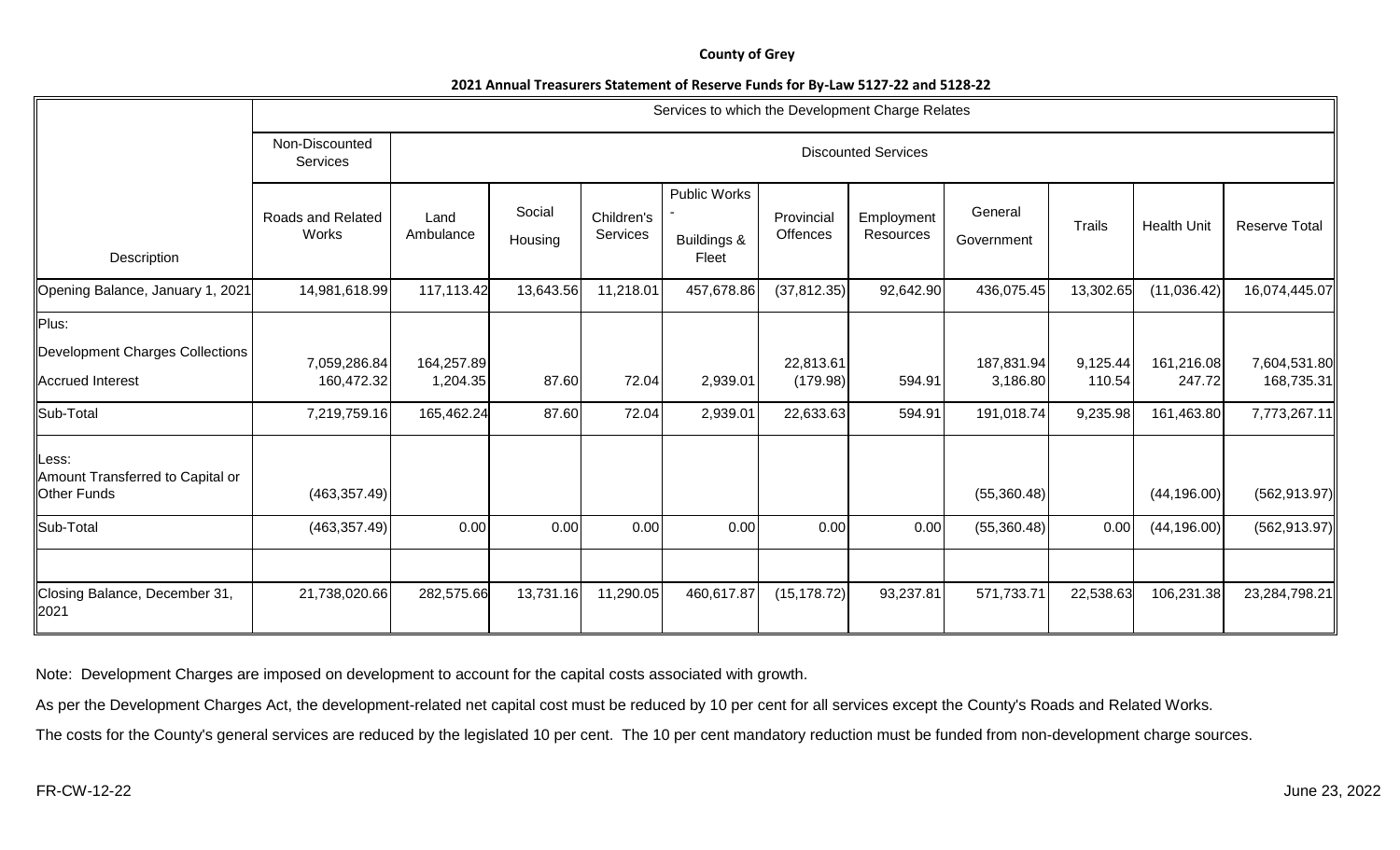#### **County of Grey For the Year Ending December 31, 2021 Amount Transferred to Capital (or Other) Funds**

|                   | <b>DC Reserve</b> |                  | <b>Subsidies &amp;</b> | Other                 |             | <b>Post-Period</b>                                           |
|-------------------|-------------------|------------------|------------------------|-----------------------|-------------|--------------------------------------------------------------|
|                   | <b>Fund</b>       |                  | <b>Other</b>           | Reserve/Reserve       |             | <b>Benefit/Capacity</b>                                      |
| <b>Gross Cost</b> | <b>Transfers</b>  | <b>Financing</b> | <b>Contributions</b>   | <b>Fund Transfers</b> |             | interim<br><b>Financing</b>                                  |
|                   |                   |                  |                        |                       |             |                                                              |
| 155,722           | (132,986)         |                  | (22, 735)              |                       |             |                                                              |
| 689,433           | (108, 463)        |                  |                        |                       | (580, 970)  |                                                              |
| 371,994           | (143, 939)        |                  | (203, 447)             |                       | (24, 608)   |                                                              |
| 91,299            | (77, 969)         |                  |                        |                       | (13, 330)   |                                                              |
| 1,308,448         | (463, 357)        | 0                | (226, 182)             | $\mathbf 0$           | (618,908)   | 0                                                            |
|                   |                   |                  |                        |                       |             |                                                              |
| 3,977             | (3,897)           |                  |                        | (80)                  |             | $\mathbf 0$                                                  |
| 52,514            | (51, 463)         |                  |                        | (1,050)               |             | $\boldsymbol{0}$                                             |
| 56,490            | (55, 360)         | $\mathbf 0$      | $\mathbf 0$            | (1, 130)              | $\mathbf 0$ | $\mathbf 0$                                                  |
|                   |                   |                  |                        |                       |             |                                                              |
|                   |                   |                  |                        |                       |             | $\pmb{0}$                                                    |
| $\mathbf 0$       | $\mathbf 0$       | $\mathbf 0$      | $\mathbf 0$            | $\mathbf 0$           | $\mathbf 0$ | $\mathbf 0$                                                  |
|                   |                   |                  |                        |                       |             |                                                              |
| 44,196            | (44, 196)         |                  |                        |                       |             | 0                                                            |
| 44,196            | (44, 196)         | $\mathbf 0$      | $\mathbf 0$            | $\mathbf 0$           | $\mathbf 0$ | $\bf{0}$                                                     |
| 1,409,134         | (562, 914)        | 0                | (226, 182)             | (1, 130)              | (618,908)   | $\bf{0}$                                                     |
|                   |                   |                  | <b>DC Debt</b>         |                       |             | Grants,<br><b>Tax Supported</b><br><b>Fund Contributions</b> |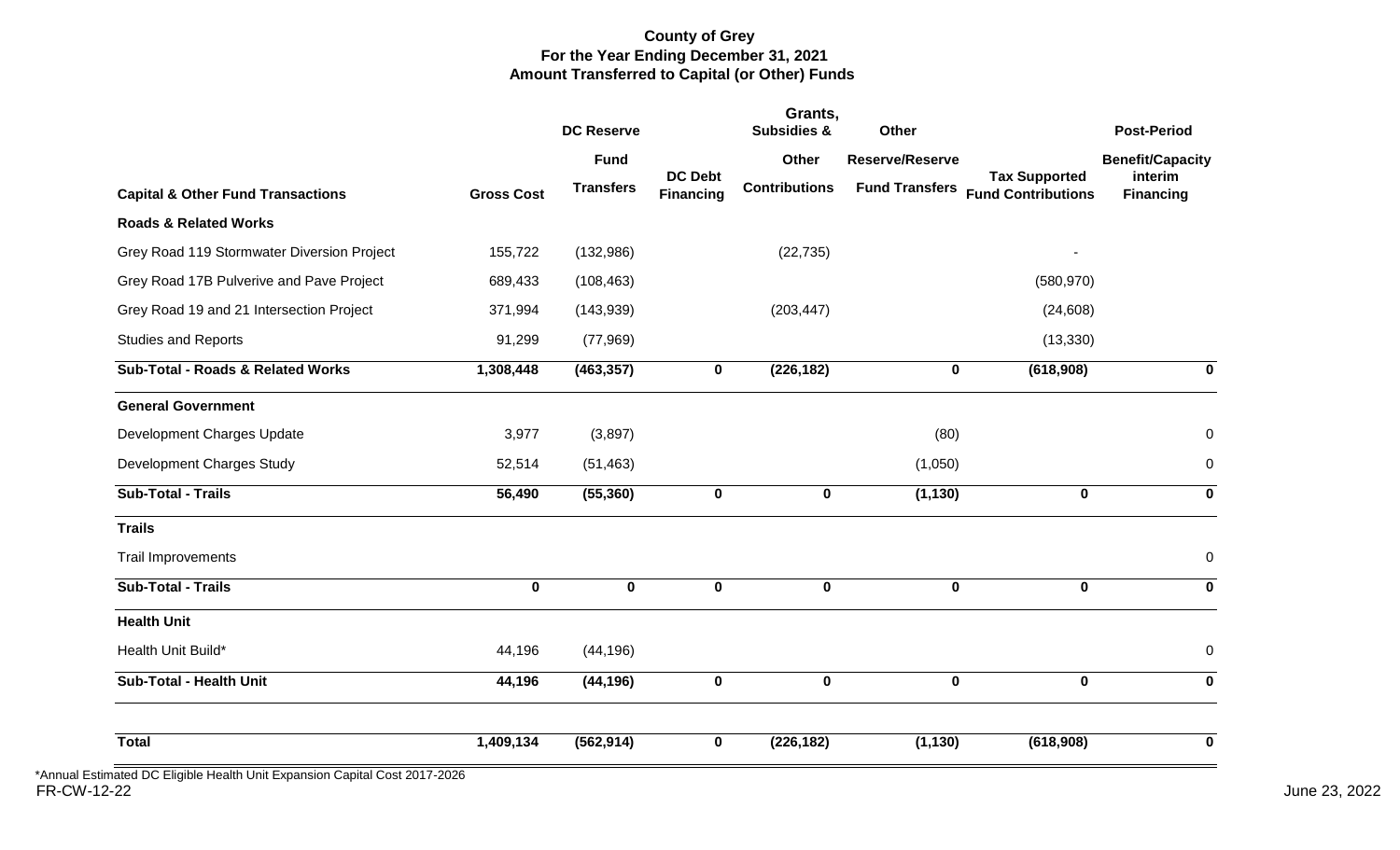Development Charges Background Study provided a Net Municipal Cost of \$2,636,000, with \$453,173 in DC Eligible Costs 2017-2026.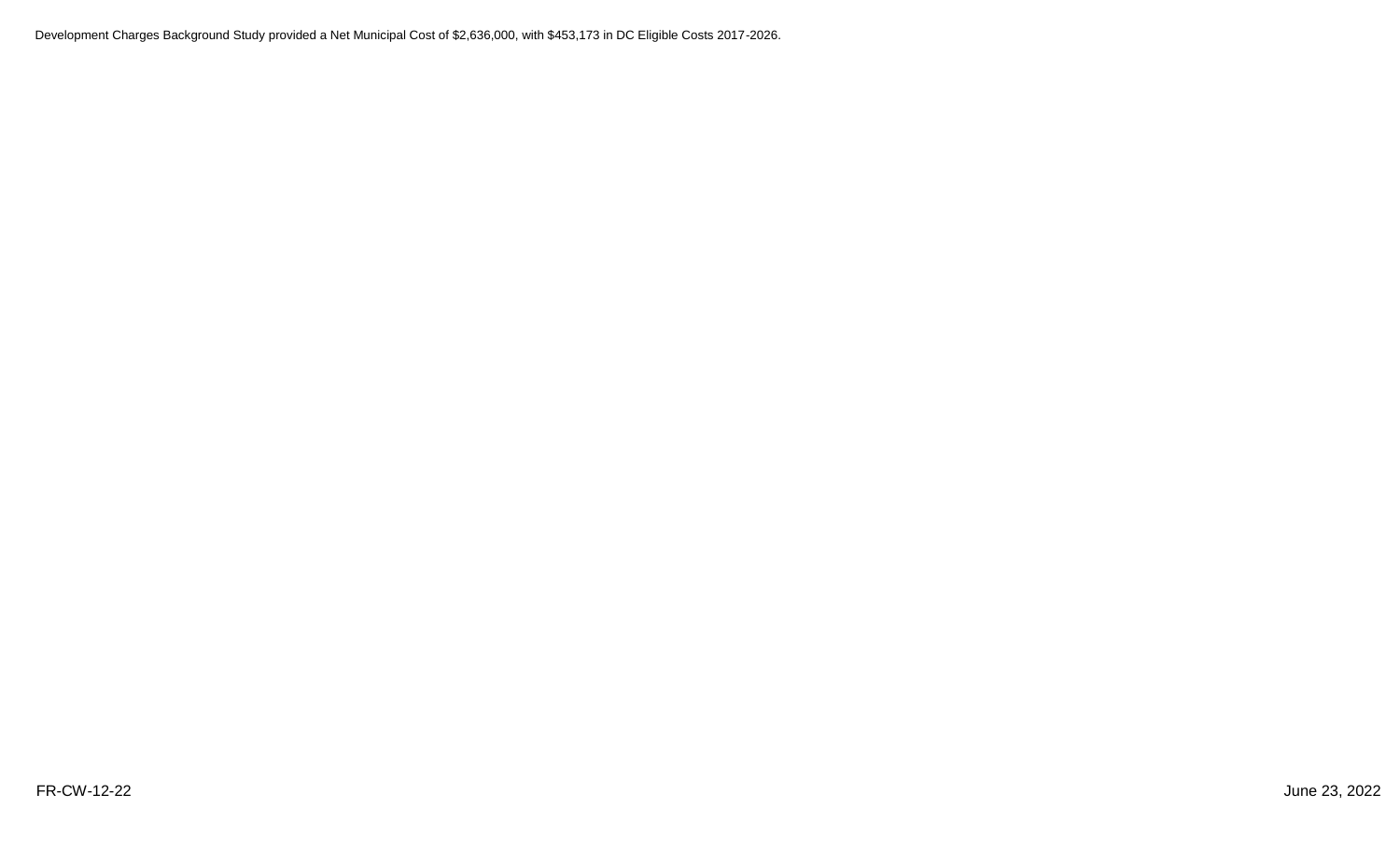#### **County of Grey**

#### **Development Charges Revenue (Receipts) 2017‐2021**

|                       | 2017      | 2018      | 2019      | 2020      | 2021      | <b>Total</b> |
|-----------------------|-----------|-----------|-----------|-----------|-----------|--------------|
| <b>Blue Mountains</b> | 1,663,264 | 1,303,456 | 1,811,095 | 2,678,684 | 2,728,762 | 10,185,261   |
| Chatsworth            | 195,060   | 166,514   | 141,696   | 198,937   | 252,753   | 954,960      |
| Georgian Bluffs       | 281,089   | 379,001   | 355,099   | 315,337   | 581,077   | 1,911,603    |
| <b>Grey Highlands</b> | 217,000   | 243,648   | 163,760   | 318,602   | 732,296   | 1,675,306    |
| Hanover               | 146,475   | 282,657   | 152,197   | 392,838   | 351,866   | 1,326,033    |
| Meaford               | 371,609   | 395,888   | 382,714   | 329,394   | 507,453   | 1,987,058    |
| Owen Sound            | 340,652   | 353,352   | 90,527    | 163,609   | 204,771   | 1,152,911    |
| Southgate             | 553,350   | 371,958   | 701,617   | 1,235,875 | 1,331,752 | 4,194,552    |
| West Grey             | 212,019   | 357,168   | 379,092   | 375,105   | 913,802   | 2,237,186    |
| Interest Income       | 63,866    | 148,995   | 195,643   | 152,078   | 168,735   | 729,317      |
|                       | 4,044,384 | 4,002,637 | 4,373,440 | 6,160,459 | 7,773,267 | 26,354,187   |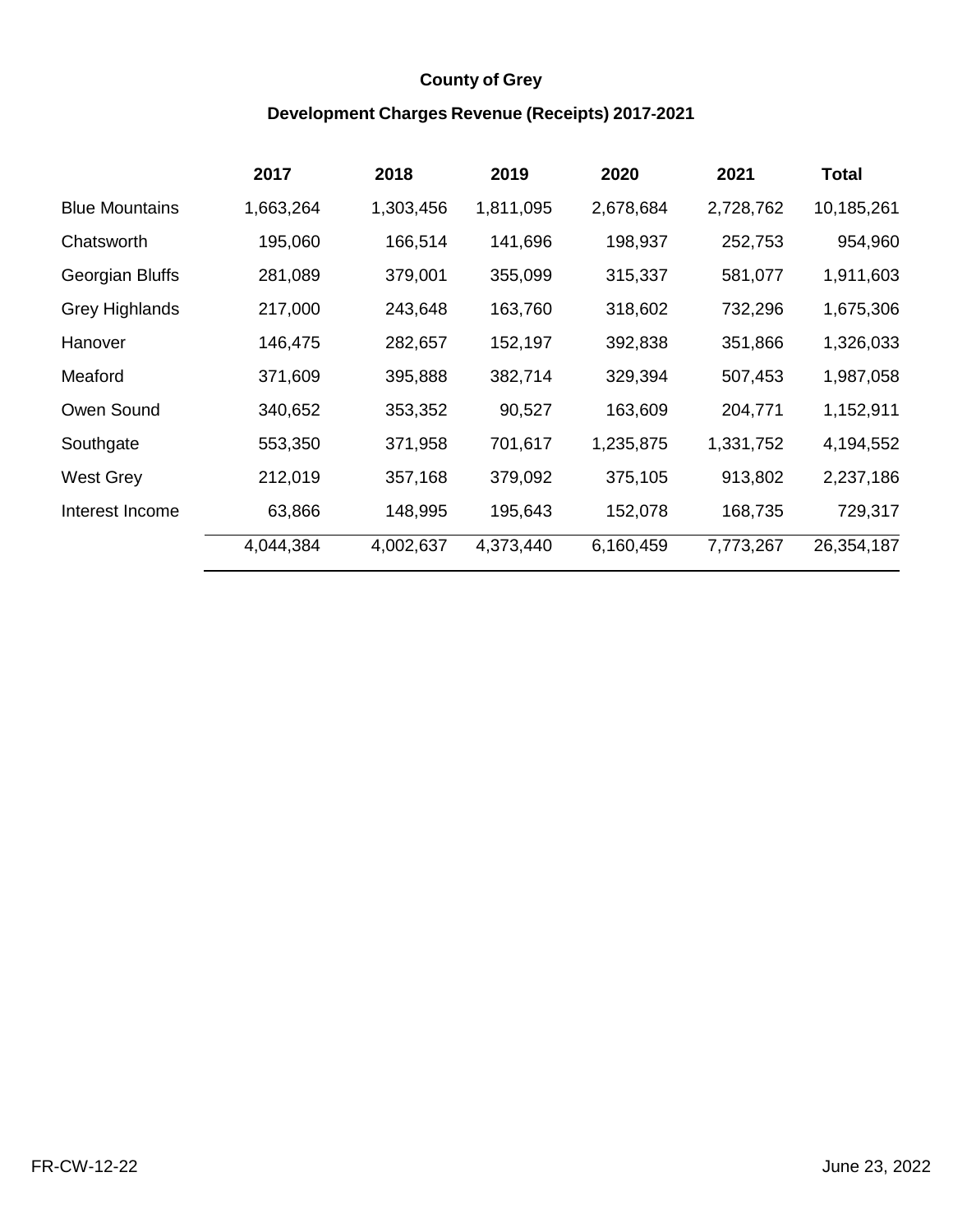|                                                 | <b>DC</b><br><b>Reserve</b> |
|-------------------------------------------------|-----------------------------|
| Year, Service & Project                         | <b>Funds</b>                |
|                                                 | <b>Allocated</b>            |
| 2017                                            |                             |
|                                                 |                             |
| <b>Roads &amp; Related Works</b>                |                             |
| Grey Road 18 - Georgian Bluffs                  | 475,948                     |
| Grey Road 25 - Chatsworth/West Grey             | 685,784                     |
| Grey Road 119 - Blue Mountains                  | 889,695                     |
|                                                 | 2,051,427                   |
| <b>Trails</b>                                   |                             |
| <b>CP Rail Trail</b>                            | 2,700                       |
| <b>Health Unit</b>                              | 44,196                      |
| <b>New Health Unit</b>                          |                             |
| <b>Total -2017</b>                              | 2,098,323                   |
| 2018                                            |                             |
| <b>Roads &amp; Related Works</b>                |                             |
| Master Drainage Study - Owen Sound/Town of Blue |                             |
| Mountains/Meaford/Georgian Bluffs               | 30,000                      |
| Grey Road 17 - Georgian Bluffs                  | 1,593,801                   |
| Grey Road 32 - Grey Highlands                   | 935,707                     |
| <b>Trails</b>                                   | 2,559,508                   |
|                                                 |                             |
| <b>CP Rail Trail</b>                            | 2,700                       |

#### **County of Grey Development Charges Funded Expenditures 2017‐2021**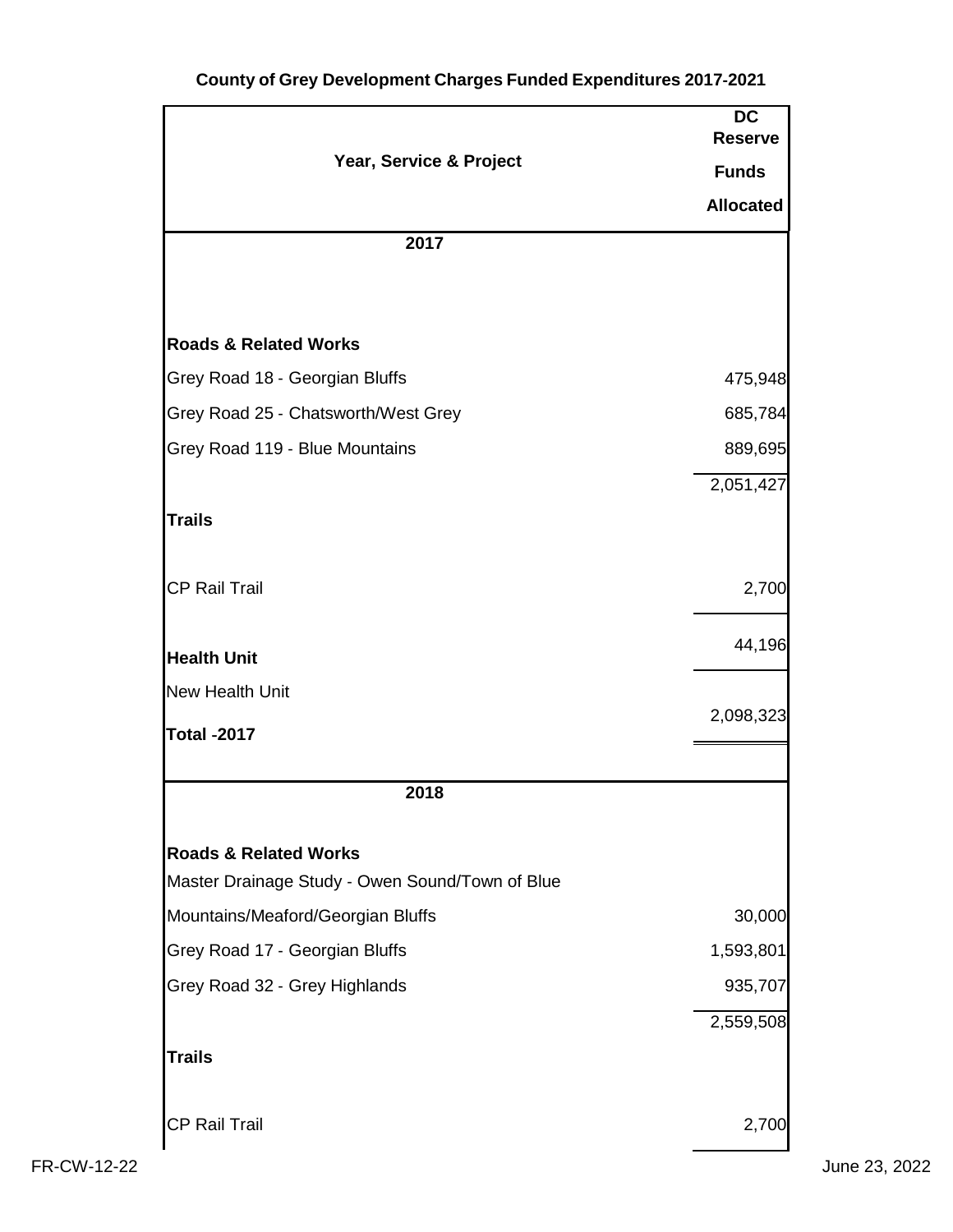| <b>Health Unit</b> | 44,196    |
|--------------------|-----------|
| New Health Unit    |           |
| <b>Total -2018</b> | 2,606,404 |
|                    |           |

|                                                   | <b>DC Reserve</b> |
|---------------------------------------------------|-------------------|
| Year, Service & Project                           | <b>Funds</b>      |
|                                                   | <b>Allocated</b>  |
| 2019                                              |                   |
| <b>Roads &amp; Related Works</b>                  |                   |
| Grey Road 4 - Intersection Improvement - Hanover  | 208,548           |
| Grey Road 9 - Southgate                           | 58,798            |
| Grey Road 40 - Chatsworth/Grey Highlands          | 1,857,729         |
|                                                   | 2,125,075         |
| <b>Health Unit</b>                                |                   |
| <b>New Health Unit</b>                            | 44,196            |
| <b>Total -2019</b>                                | 2,169,271         |
|                                                   |                   |
| 2020                                              |                   |
| <b>Roads &amp; Related Works</b>                  | 29,295            |
| Transportation Master Plan Update - Traffic Study | 29,295            |
| Grey Road 19 & 21 - Blue Mountains                |                   |
| <b>General Government</b>                         |                   |
| Development Charges Update                        | 3,116             |
| Growth Management Strategy Update                 | 8,764             |
|                                                   | 11,880            |
|                                                   |                   |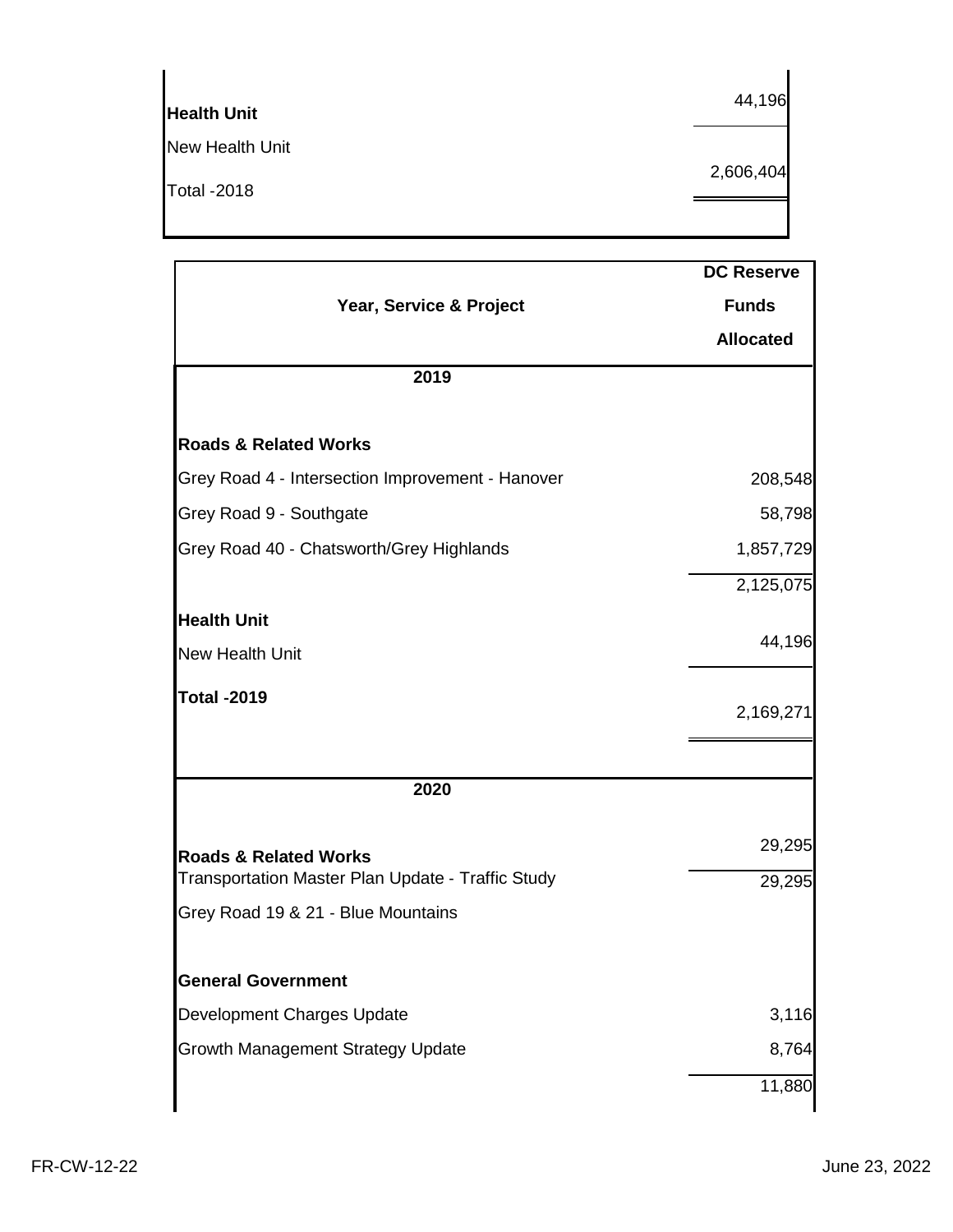| 3,937  |
|--------|
|        |
| 44,196 |
|        |
| 89,308 |
|        |
|        |

|                                            | <b>DC</b><br><b>Reserve</b> |
|--------------------------------------------|-----------------------------|
| Year, Service & Project                    | <b>Funds</b>                |
|                                            | <b>Allocated</b>            |
| 2021                                       |                             |
|                                            |                             |
| <b>Roads &amp; Related Works</b>           |                             |
| Grey Road 119 Stormwater Diversion Project | 132,986                     |
| Grey Road 17B Pulverize and Pave Project   | 108,463                     |
| Grey Road 19 and 21 Intersection Project   | 143,939                     |
|                                            | 77,969                      |
|                                            | 463,357                     |
| <b>General Government</b>                  |                             |
| Development Charges Update                 | 3,897                       |
| Development Charges Study Sub-             | 51,463                      |
|                                            | 55,360                      |
| <b>Health Unit</b>                         |                             |
| <b>New Health Unit</b>                     | 44,196                      |
| <b>Total -2021</b>                         |                             |
|                                            | 562,914                     |